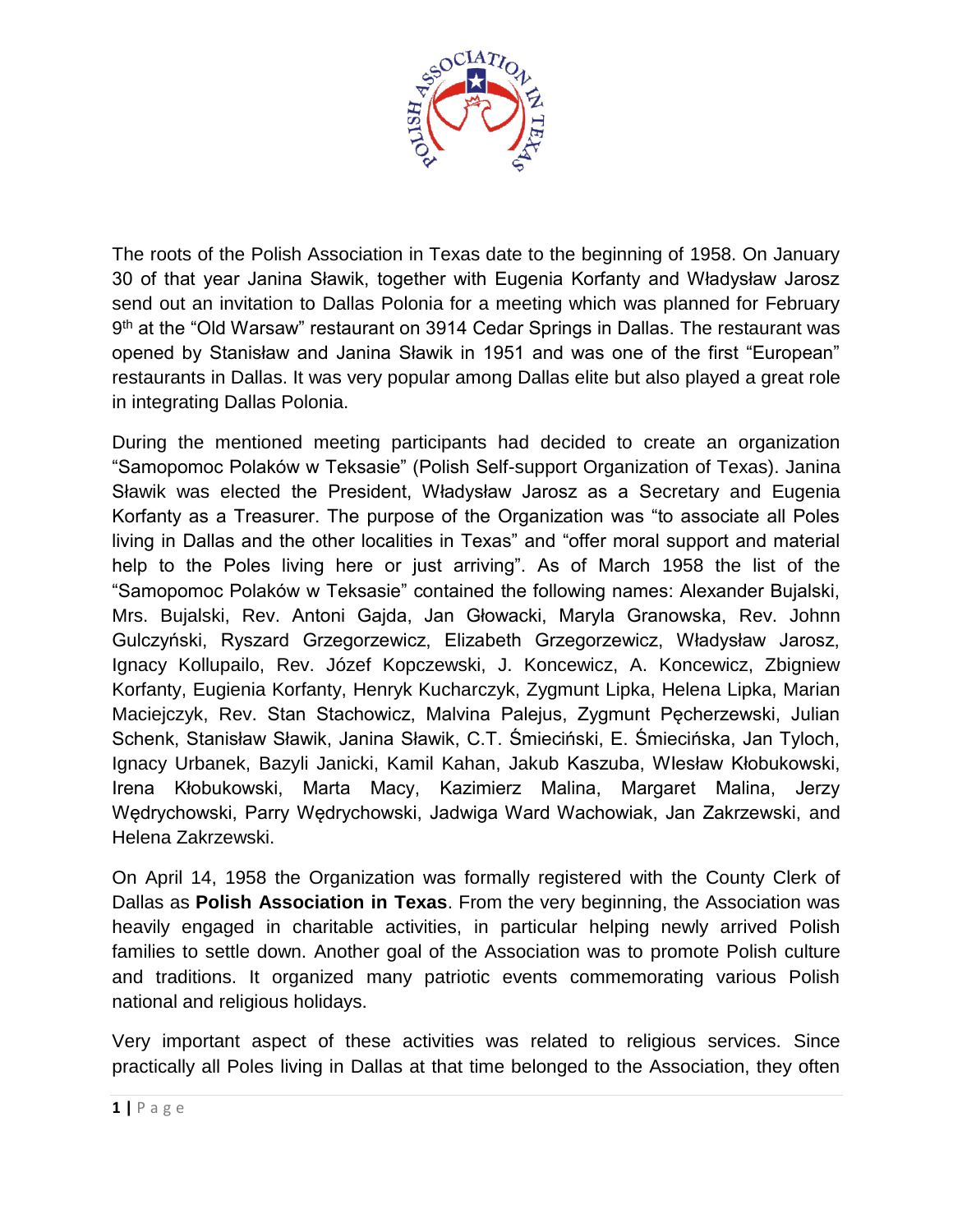

met and pushed for masses in Polish language. Mr. Sławik participated in many talks with Dallas Diocese and the Society of Christ for Poles Living Abroad to establish the Polish language service. Occasionally, such services were held in various churches in Dallas. In January 1986 Bishop Tschoepe proposed the St. Peter parish as a new place for worshiping in the Polish language. This was the first African-American parish in Dallas, dated back to 1905. Rev. Czesław Domaszewicz became the administrator of the joined Polish and American communities of the parish. All the buildings in the parish, the church, school building and the rectory were in disarray and required massive renovations. Members of the Association put in countless hours of manual labor and the Association helped financially to bring the parish buildings to the usable conditions.



St. Peter the Apostle Parish, Dallas, TX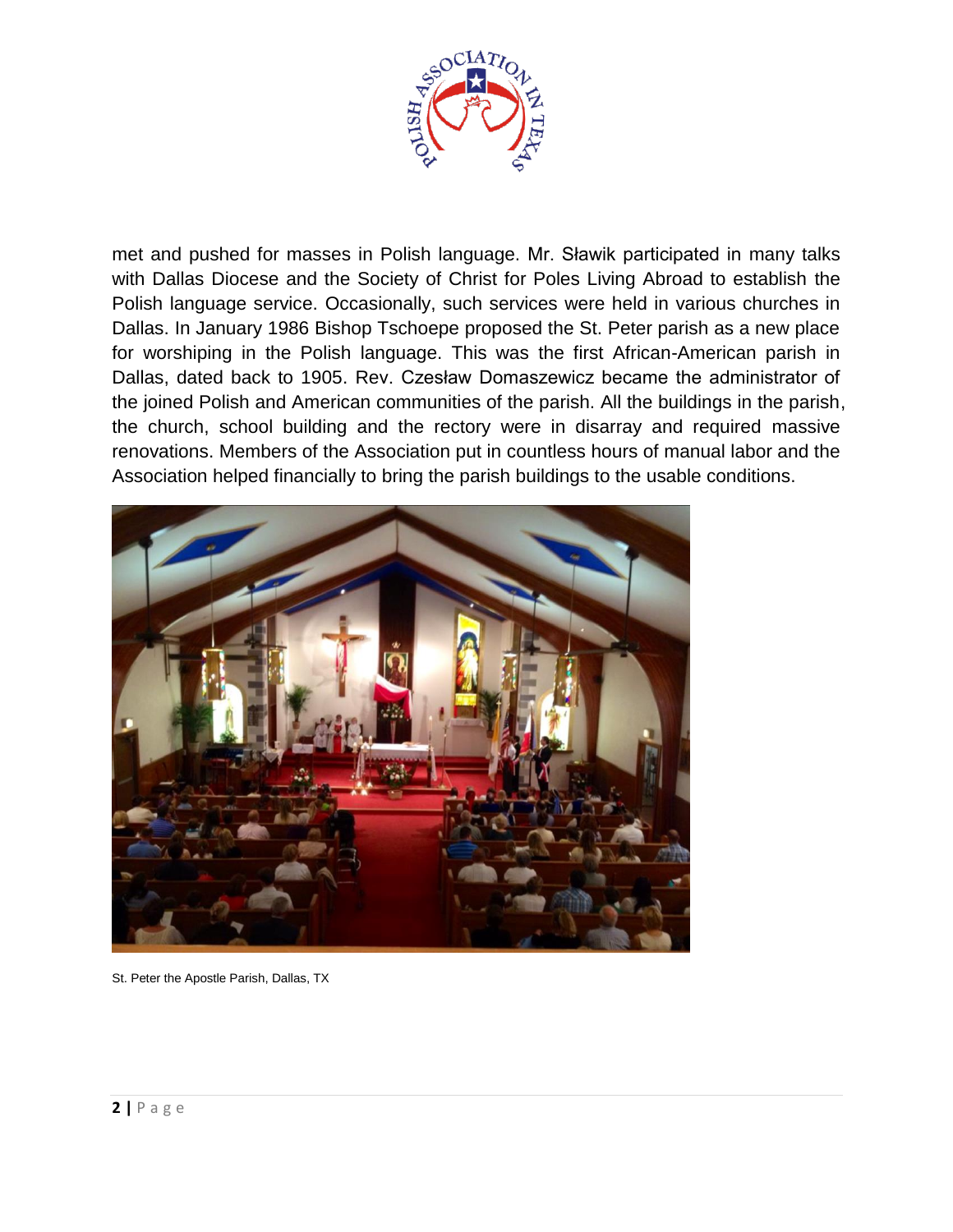

Over the years the cooperation between the St. Peter parish and the Association grew and resulted in numerous cultural and social activities. Children were taught Polish, religion and folk dances, sporting and scouting groups were created, theatre performances were produced. People gathered at many Christmas Dinners ("Opłatek"), Easter Breakfasts, New Year's parties and picnics on a lake. Artists and other important representatives of Polish culture were brought in.



Nativity Play, St. Peter the Apostle Church, Dallas, TX (1992)



Polish artist, author and comedian, Jacek Fedorowicz, on stage (1990)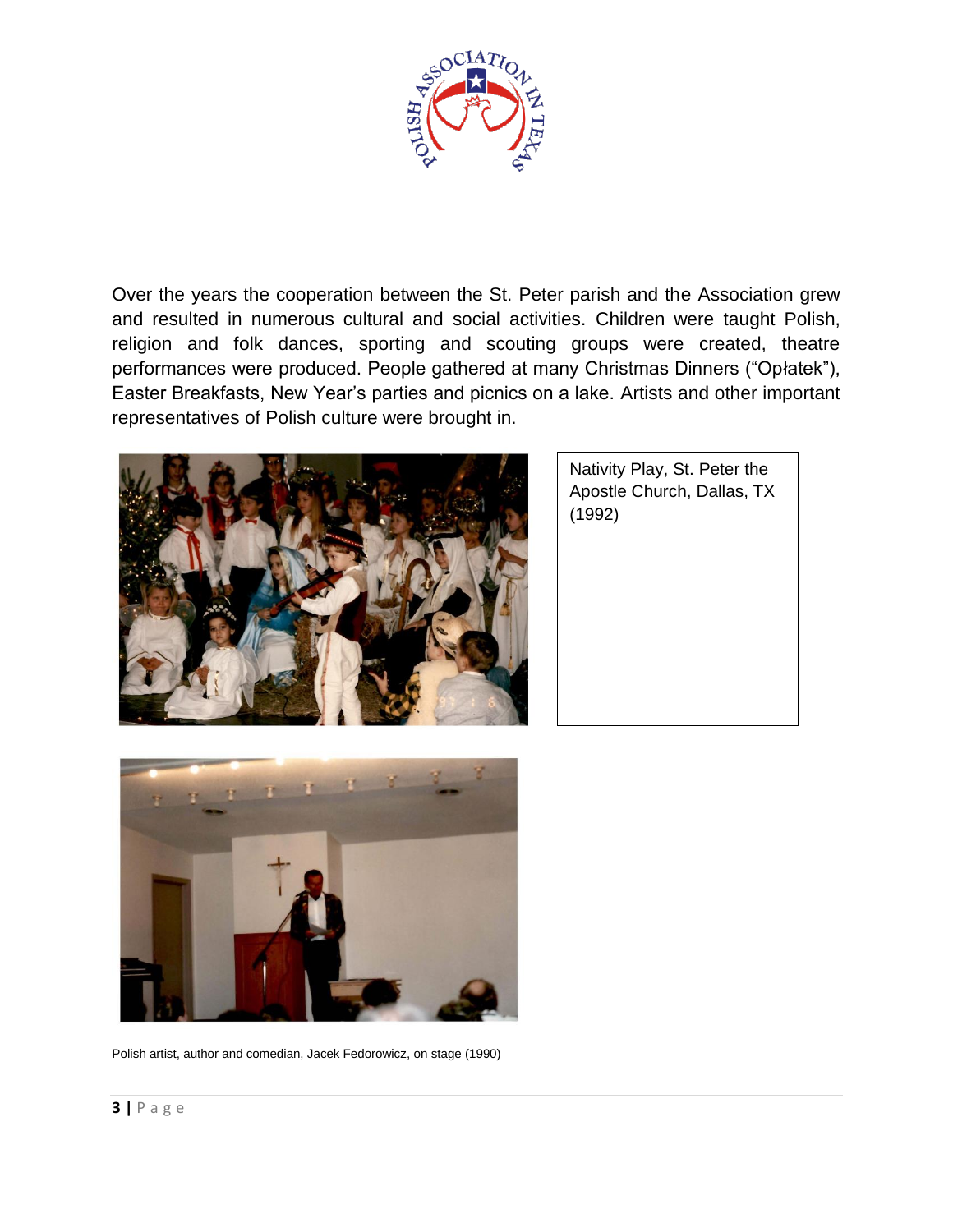



Polish artist, Jan Pietrzak, sings for the audience, St. Peter Catholic church, Dallas, TX (1988)

This was achieved by a handful of dedicated individuals, who gave their time, effort and, very often, financial aid for the common good of the Polish community.

Today the Association, which celebrated its 60<sup>th</sup> "birthday" in 2018, faces different challenges. New immigrants still need help, but not to the same extent as 60 years ago. Global media and the Internet made it possible to access all aspects of Polish life at any time in ones own home. Possibility of free traveling brings people together more often. Therefore the role of Polish Association in Texas has to be redefined. As the country we live in – the USA – has been created by immigrants, so were the customs, art and culture, social behavior, business, etc. Poland is one of the countries who created this nation, the nation which many historians call "an unfinished nation". We have a moral obligation to make our contribution known to the general public. Polish history is tightly associated with the history of the USA. Polish art and culture are part of the global art and culture and needs to be presented as such. Polish customs and traditions are colorful and joyful. Polish science and business need to be tapped into and introduced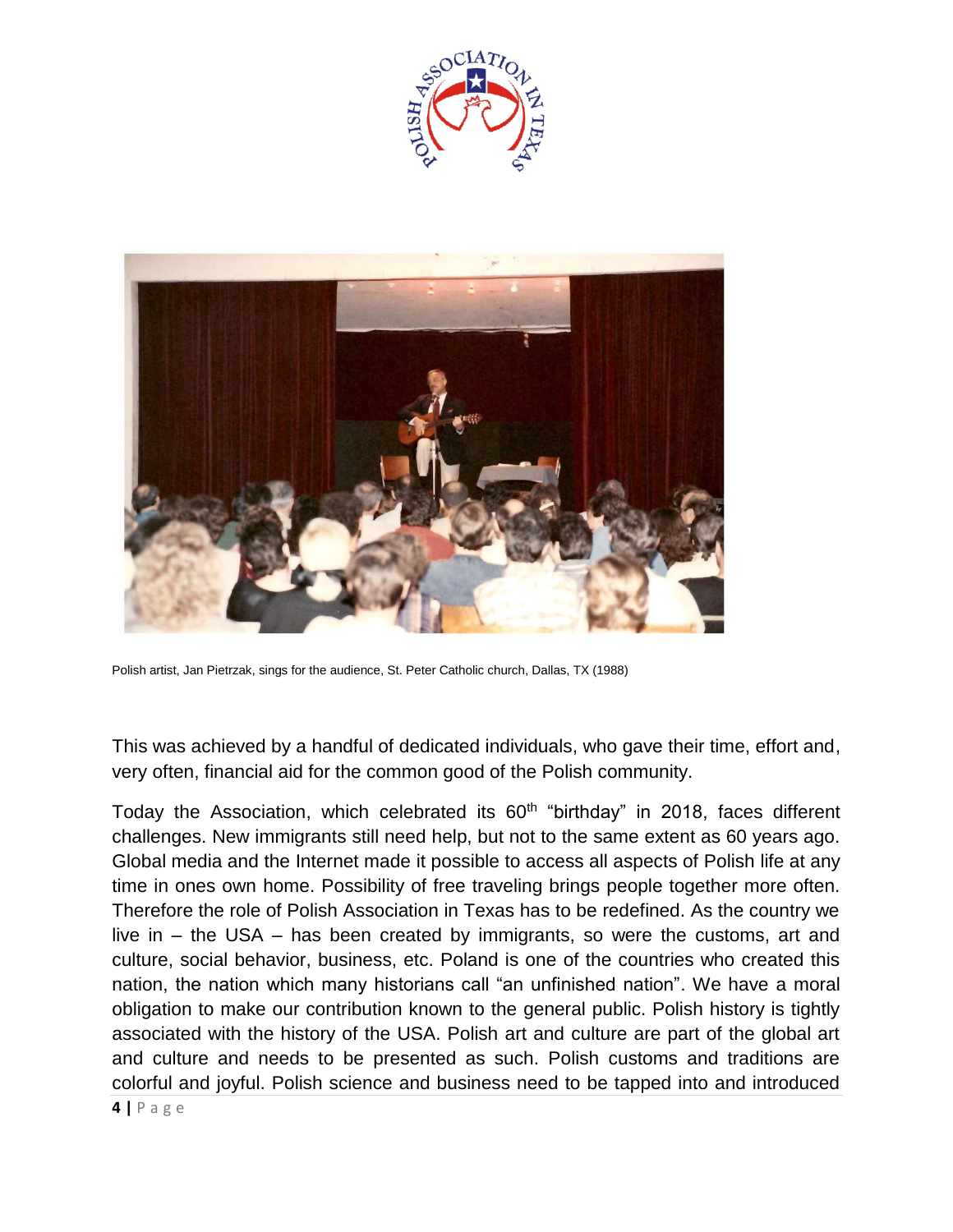

to the appropriate communities here in the DFW area. Cooperation needs to be established which would benefit both sides.



100th Anniversary of Poland Independence Celebration Ball, 60th Anniversary of the Polish Association in Texas, Dallas, Oct. 20<sup>th</sup>, 2018. Standing from the left: Dr. Andrzej Brudnicki, MD (IMiD, Warsaw), Ms. Martyna Kowalczyk (event host), Ms. Bozena Niemczyk-Drania, Esq., Consul General of the Republic of Poland Mr. Robert Rusiecki, Mr. Jan Wojciechowski (event host), Krzysztof Gajda (President of the Polish Association in Texas).

We need to attract leaders with best possible education acquired in this country, but also those with great sensitivity to their Polish roots, knowledge of language, history and culture, and willingness to contribute to the Society a little more.

Chronology of Presidents of the PAT:

| Janina Sławik           | $1958 - 1968$ |
|-------------------------|---------------|
| Wiesław Kłobukowski     | 1968 - 1972   |
| <b>Stanisław Sławik</b> | 1972 - 1987   |
| Edward Górecki          | 1987 - 1993   |
| Jan Golonka             | $1993 - 1996$ |
| Krzysztof Żuraw         | $1996 - 2002$ |
| Zygmunt Zawojski        | $2002 - 2004$ |
| Leszek Nazarko          | $2004 - 2008$ |
| <b>Marek Nowak</b>      | 2008 - 2009   |
| Idalia Jędrzejczyk      | 2009 - 2010   |
| Jerzy Meciński          | 2010 - 2015   |
| Andrzej Jesionek        | 2015 - 2016   |
|                         |               |